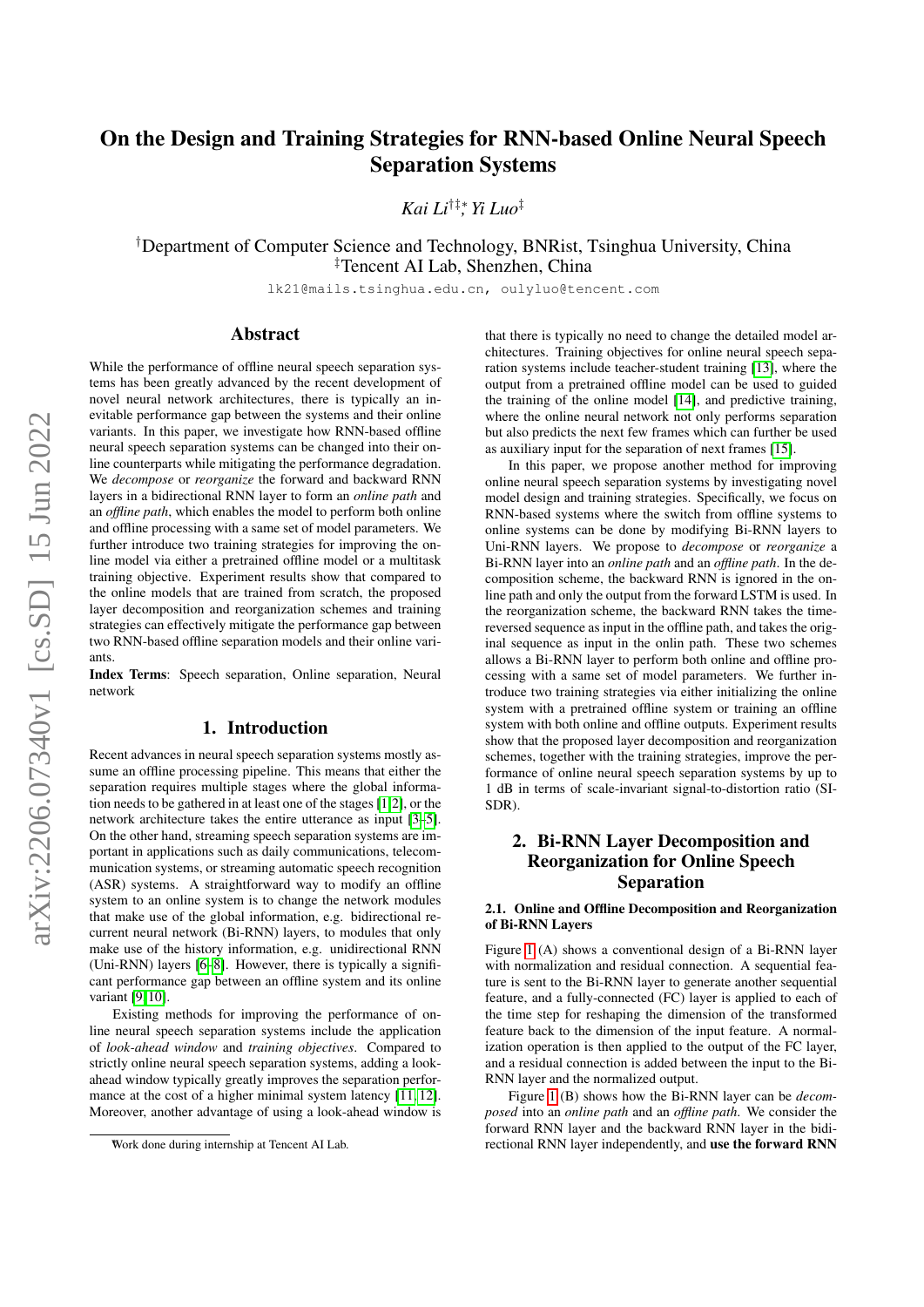<span id="page-1-0"></span>

Figure 1: *(A) A standard Bi-RNN layer with normalization operation and residual connection. (B) Decomposition of a Bi-RNN layer into an online path and an offline path. The backward LSTM is ignored in the online path. (C) Reorganization of a Bi-RNN layer into an online path and an offline path. One LSTM takes reversed sequence as input in the offline path, and takes original sequence as input in the online path.*

layer to generate another output. The process done by the forward RNN layer is referred to as the *online path*, where another FC layer is applied to the output of the forward RNN layer to match the feature dimension to the input of the forward and backward RNN layers. The standard process done by the Bi-RNN layer is referred to as the *offline path*. The normalization operation is shared by the outputs of both the forward RNN layer and the original Bi-RNN layer (followed by their corresponding FC layers, respectively), and the residual connections are added between the input to the Bi-RNN layer to the outputs from both the online path and the offline path. For deep RNN architectures, the online and offline paths can be treated independently across layers, which can be implemented by creating two copies of the input sequential feature to the first Bi-RNN layer and select online or offline paths throughout the entire network.

Figure [1](#page-1-0) (C) shows how the Bi-RNN layer can be *reorganized* into an online path and an offline path. The *RNN1* is identical to the forward RNN layer in Figure [1](#page-1-0) (B) that performs standard sequence modeling. The *RNN2* now takes two different sequences as input, one is the time-reversed sequence and another one is the original sequence. When the time-reversed sequence is used and the output of RNN2 is also time-reversed, it is identical to the backward RNN layer in Figure [1](#page-1-0) (B). When the original sequence is used, the Bi-RNN layer consists of two forward RNN layers and thus becomes unidirectional. Since now the outputs from the two RNN layers are used in both online and offline paths, the FC layer for dimension matching can be shared by both paths. Similar to Figure [1](#page-1-0) (B), a normalization operation shared by a residual connection is added to both the online and offline paths to generate two outputs.

By such layer decomposition and reorganization schemes, a same model can perform both online and offline processing depending on which path the model selects, which allows us to select from two possible strategies for model training:

- 1. We first pretrain an offline model with Bi-RNN layers, and use the layers in the Bi-RNN layers for initialization in its online counterpart. For the decomposition scheme, only the forward RNN layer is used; for the reorganization scheme, both RNN layers are used.
- 2. We train an offline model with Bi-RNN layers with training objectives applied to both the outputs from the online path and the offline path.

The first one can be treated as a *finetuning* method or a *curriculum learning* process [\[16\]](#page-4-13), and the second one can be treated as a *multitask learning* method.

Although any RNN-based network architectures can apply such decomposition or reorganization scheme, here we take dual-path RNN (DPRNN) block [\[17\]](#page-4-14), an RNN-based sequential modeling framework for time-domain speech separation, as an example and describe how it can be modified to its online variant. For a quick recap of a standard DPRNN block, it splits a two-dimensional sequential feature into a sequence of overlapped chunks, and the chunks are concatenated to form a threedimensional tensor. An *intra-chunk RNN* module is first applied to all the chunks to model the intra-chunk dependencies of the entire sequence, and then an *inter-chunk RNN* module is applied across the chunks to model the global dependencies of the entire sequence. For offline processing, both intra-chunk and inter-chunk RNNs are Bi-RNNs. Here we keep the intra-chunk Bi-RNN unchanged and modify the inter-chunk Bi-RNN via the same way as Figure [1](#page-1-0)  $(B)$  or  $(C)$  to turn the offline DPRNN block into a chunk-online DPRNN block whose minimum latency is decided by the chunk length. For stacked DPRNN blocks, the online path is defined by the intra-chunk Bi-RNN modules and the forward RNN layer in the inter-chunk Bi-RNN modules.

#### 2.2. Normalization Operation

Deep RNN architectures typically contain normalization operations. Global normalization operations, such as global layer normalization (gLN) [\[9\]](#page-4-6), is used in several RNN-based neural speech separation systems [\[6,](#page-4-4) [17\]](#page-4-14). For online processing, the normalization operation needs to be modified to satisfy the latency constraint of the entire system. Here we adopt the cumulative layer normalization (cLN) [\[9\]](#page-4-6) to calculate the running statistics:

$$
cLN(\mathbf{f}_k) = \frac{\mathbf{f}_k - E[\mathbf{f}_{t \le k}]}{\sqrt{Var[\mathbf{f}_{t \le k}] + \epsilon}} \odot \gamma + \beta \tag{1}
$$

$$
E[\mathbf{f}_{t\leq k}] = \frac{1}{Nk} \sum_{Nk} \mathbf{f}_{t\leq k} \tag{2}
$$

$$
Var[\mathbf{f}_{t\leq k}] = \frac{1}{Nk} \sum_{Nk} (\mathbf{f}_{t\leq k} - E[\mathbf{f}_{t\leq k}])^2
$$
 (3)

where  $f_k \in \mathbb{R}^{N \times 1}$  is the k-th frame of the entire feature **F**,  $\gamma, \beta \in \mathbb{R}^{N \times 1}$  are trainable parameters, and  $\mathbf{f}_{t \leq k} \in \mathbb{R}^{N \times k}$  corresponds to the feature of k frames  $[f_1, \ldots, f_k]$ . For stacked Bi-RNN layers, cLN can directly replace the gLN operations in all the layers, while for stacked DPRNN blocks, we still use gLN in the intra-chunk RNN modules and use cLN in the inter-chunk RNN modules. Given that the normalization operation is typi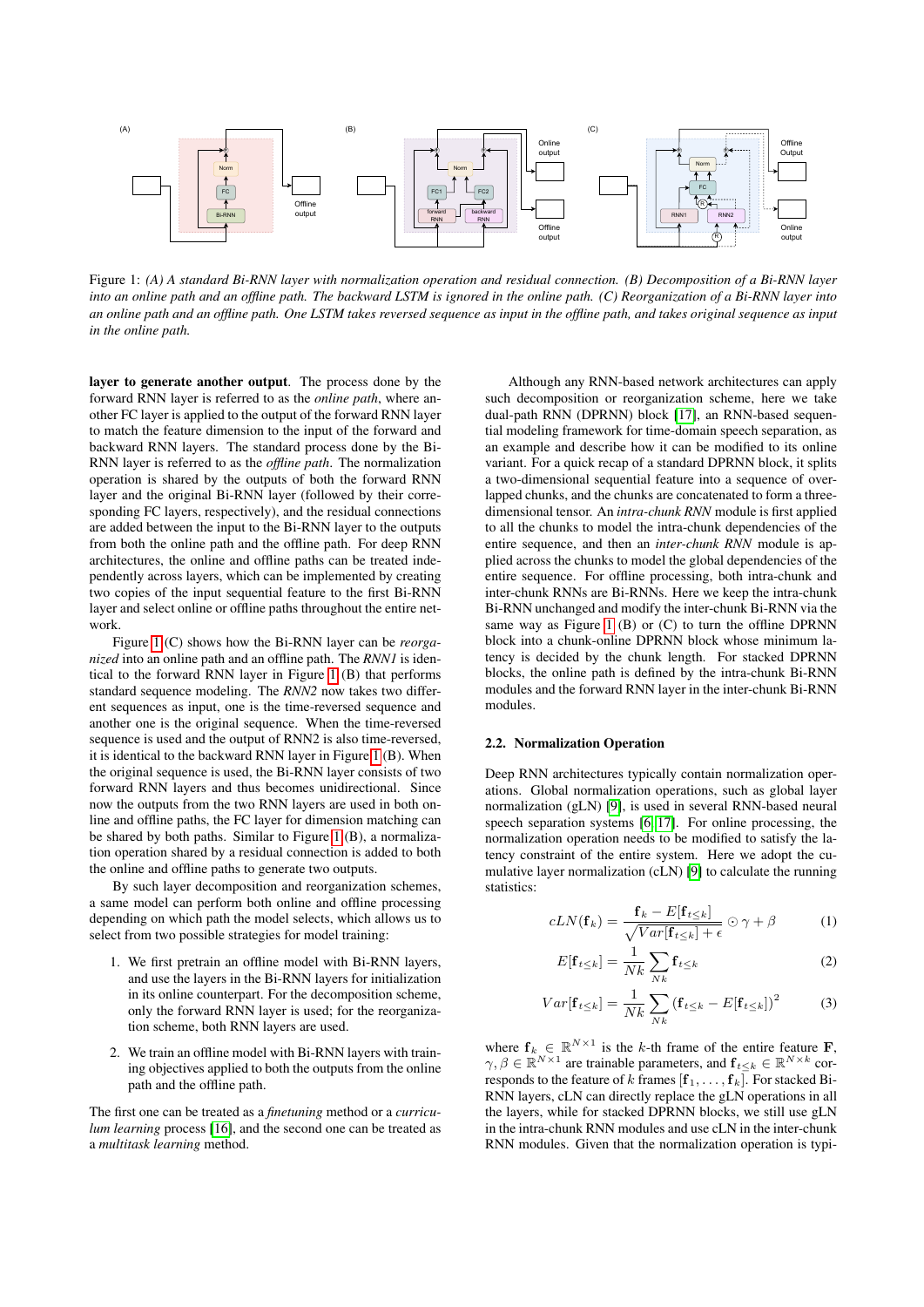cally also applied to the output of a signal encoding module, e.g. magnitude spectrogram generated by short-time Fourier transform (STFT) or a learnable representation generated by a 1-D convolutional layer, we also need to replace gLN by cLN for normalizing the signal encoder output.

#### 2.3. Related Works

The model configuration of using a same model for both online and offline processing has been investigated in the task of streaming ASR [\[18\]](#page-4-15). The proposed *Dual-mode ASR* system uses a same model to perform both streaming and full-context ASR via adjusting certain operations such as the convolution operation, average pooling operation, and the self-attention calculation. More specifically, "noncausal" convolution operations that takes future information as input can be modified to a "causal" convolution operation by zero-padding at the past, "noncausal" average pooling operation can be modified to a "causal" average pooling operation by only considering the context window in the past, and "noncausal" self-attention calculation can be modified to a "causal" self-attention calculation by adjusting the masking matrix for attention, e.g. to perform time-restricted self-attention [\[19,](#page-4-16) [20\]](#page-4-17). However, the prior works on modifying RNN-based architectures to perform such dualmode processing is limited.

The idea of using different sub-modules in a neural network to perform different tasks can be connected to the prior works on dynamic neural networks [\[21\]](#page-4-18) and slimmable neural networks [\[22\]](#page-4-19). The layer decomposition scheme can be connected to the *path selection* mechanism in dynamic neural networks [\[23\]](#page-4-20), where one out of multiple sub-modules is dynamically selected from the entire network to process the current input. Unlike dynamic neural networks that requires an additional path-selection module, our layer decomposition scheme is a simplified configuration where the path selection in online and offline paths are deterministic. On the other hand, slimmable neural networks use different width of a same layer to perform model training, so that the actual model width can be selected by the hardware constraints and requirements during deployment. The layer decomposition scheme can thus be connected to slimmable neural networks in the way that the forward and backward RNN layers can be viewed as the decomposition of a larger RNN meta-layer with 50% width in each layer. However, slimmable neural networks were typically investigated in convolutional or fully-connected architectures, while their application in RNN-based architectures has not been well studied yet.

The *RNN2* layer in the layer reorganization scheme takes time-reversed sequence as input in offline path and takes original sequence as input in online path. The idea of using a same model to take both original and time-reversed sequence as input has been investigated in a prior work on the speech enhancement model for noise-robust ASR [\[24\]](#page-4-21), where a noise waveform is time-reversed as a data augmentation scheme for improving the denoising performance. However, the system only considered the reversal of the input waveform as a training method and did not consider joint modeling of online and offline paths with a same model.

## 3. Experiment configurations

#### 3.1. Dataset

We evaluate the proposed Bi-RNN decomposition method and training strategies on a simulated noisy reverberant two-speaker dataset. 20000, 5000 and 3000 4-second long utterances are simulated at 16k Hz for training, validation and test sets, respectively. For each utterance, two speech signals and one noise signal are randomly selected from the 100-hour Librispeech subset [\[25\]](#page-4-22) and the 100 Non-speech Corpus [\[26\]](#page-4-23), respectively. The overlap ratio between the two speakers is uniformly sampled between 0% and 100%, and the two speech signals are rescaled to a random relative signal-to-noise-ratio (SNR) between 0 and 5 dB. The relative SNR between the speech mixture and the noise is randomly sampled between 10 and 20 dB. The source signals are then convolved with the room impulse response filters simulated by the image method [\[27\]](#page-4-24) using the gpuRIR toolbox [\[28\]](#page-4-25). The clean reverberant source signals are used as the training target for all experiments.

#### 3.2. Model configurations

We build networks with both STFT-based and learnable signal representations, which correspond to frequency-domain and time-domain systems, respectively. For frequency-domain systems, we use 32 ms window size, 8 ms hop size, and Hanning window to generate the magnitude spectrograms as the input feature, and use 4 stacked Bi-LSTM layers with 256 hidden units in each of the LSTM layer to estimate the time-frequency masks of the two target speakers. For the time-domain systems, we use 2 ms window size, 1 ms hop size, and 64 kernels in the 1-D convolutional and transposed convolutional layers for signal encoder and decoder, respectively, and use 6 stacked DPRNN layers with Bi-LSTM layers for both intra-chunk and inter-chunk RNN modules. The number of hidden units in each of the LSTM layer is set to 128, and the chunk size in the DPRNN blocks is set to 100 frames. ReLU activation is used as the nonlinear activation function for mask estimation in both frequency-domain and time-domain systems.

For DPRNN models, the theoretical system latency equals to the chunk size, which we set to 100 frames (100 ms with 1 ms frame hop size). For RNN models, the theoretical system latency equals to the frame length (32 ms).

#### 3.3. Training and Evaluation

For training, we use negative SNR between the separated waveforms and the target waveforms as the training objective. Permutation invariant training (PIT) is applied in all experiments [\[29\]](#page-4-26). We use the Adam optimizer [\[30\]](#page-4-27) with the initial learning rate of 0.001, and we decay the learning rate by a factor of 0.5 if no best training model is found in three consecutive epochs. Gradient clipping by a maximum gradient norm of 5 is applied. We train the models until no best validation model is found in 15 consecutive epochs. For evaluation, the scaleinvariant signal-to-distortion ratio improvement (SI-SDRi) [\[31\]](#page-4-28) and signal-to-distortion ratio improvement (SDRi) [\[32\]](#page-4-29) are selected to measure the speech separation performance.

## 4. Results and discussions

#### 4.1. Effect of Normalization Operations

We first evaluate the effect of the modification of the normalization operations in offline models. This allows us to obtain a baseline system for fair comparison with online models trained with the same normalization operations. Table [1](#page-3-0) shows the results of the offline and online models with different normalization operations, where "Enc norm" corresponds to the normalization operation applied to the signal encoder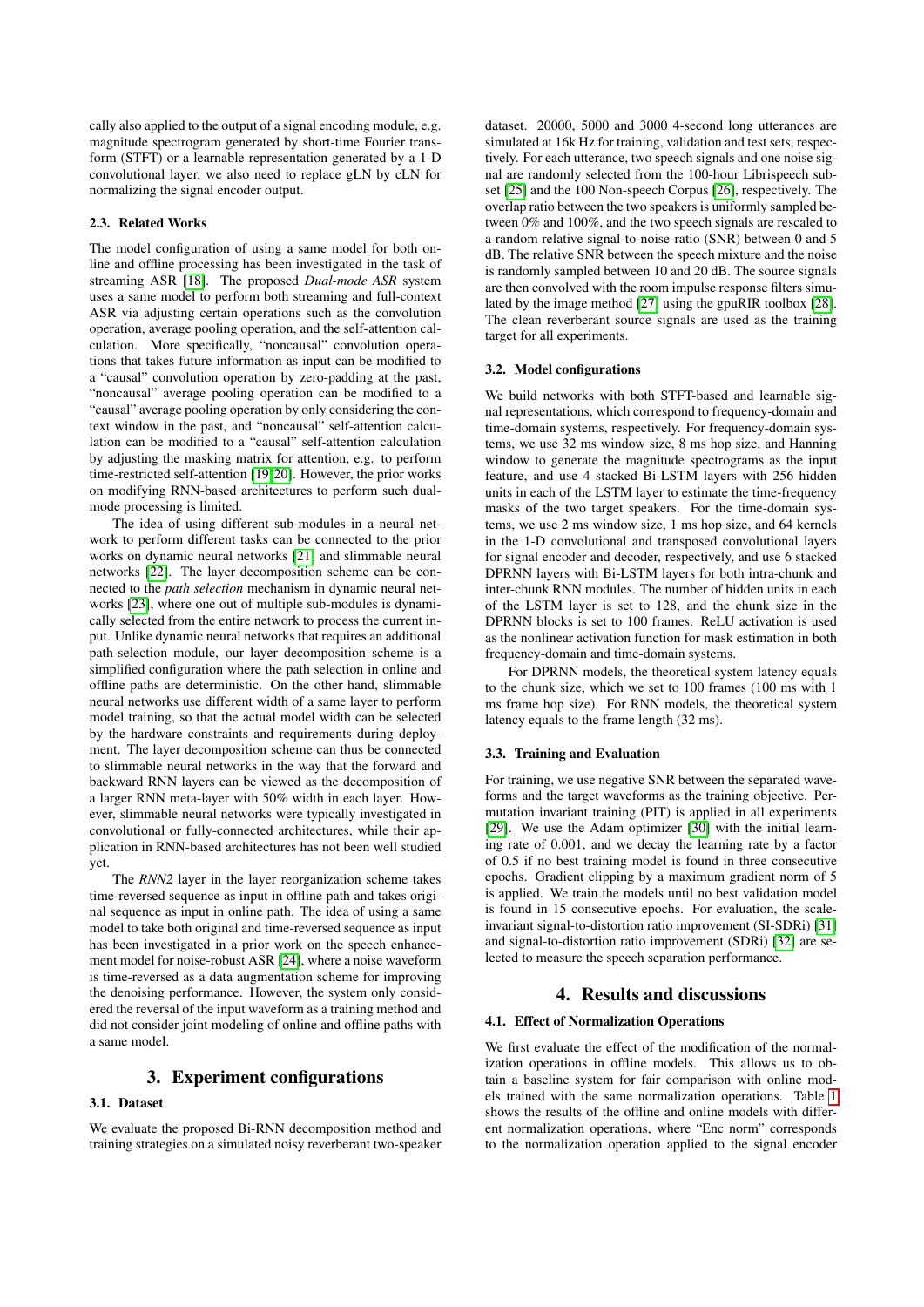output, "RNN norm" corresponds to the normalization operation applied to the RNN layers for frequency-domain models and inter-chunk RNN modules for time-domain models, "TD" and "FD" stand for "time-domain" and "frequency-domain", respectively. "RNN layers" corresponds to the number of unidirectional LSTM layers used in each module, where "1 layer" corresponds to the decomposition scheme and "2 layers" corresponds to the reorganization scheme. For the 2-layer configuration, the outputs from the two LSTM layers are concatenated in a same way as the procedure in a standard Bi-LSTM layer. We notice that replacing the gLN operations in both encoder output and the RNN layers in the offline model by the cLN operations does not hurt the separation performance in TD models and even improves the performance in FD models, which indicates that the choice of a proper normalization operation may need further investigation. For comparison, the online systems use uni-directional LSTM layers in either the stacked RNN architecture or the inter-chunk RNN modules in the stacked DPRNN architecture, and up to 1.9 dB performance degradation compared to the offline system with same normalization operations is observed in terms of SI-SDRi. This confirms the observation in prior studies that when trained from scratch, online models can have a large performance gap compared to offline models with same basic model building blocks or architectures.

<span id="page-3-0"></span>

| Enc  | <b>RNN</b> | <b>RNN</b> |        | SI-SDRi |     | SDRi |      |
|------|------------|------------|--------|---------|-----|------|------|
| norm | norm       | layers     | Online | TD      | FD. | TD   | FD.  |
| gLN  | gLN        |            | ×      | 9.5     | 9.1 | 10.3 | 10.0 |
| cLN  | cLN        |            | ×      | 9.5     | 9.4 | 10.3 | 10.3 |
| cLN  | cLN        |            |        | 7.6     | 7.6 | 8.8  | 8.8  |
|      |            |            |        | 7.8     | 7.5 | 8.8  | 8.7  |

Table 1: *Separation performance of online and offline models with different normalization operations. All models are trained from scratch. SI-SDRi and SDRi are reported on decibel scale.*

#### 4.2. Effect of Training Strategies

We then evaluate the effect of initializing the online models with a pretrained offline model and training a same model to perform both online and offline separation. Table [2](#page-3-1) presents the results of the online models with different training strategies, where "MT" stands for the multitask training strategy where both online and offline outputs are used for training, and we report the performance of both online and offline paths for such models. "D" and "R" modes stand for "decomposition" and "reorganization" schemes, respectively. For online models that use the pretrained offline model for initialization, the performance of TD systems can be greatly improved compared to the baseline systems in Table [1](#page-3-0) in both schemes, while the performance of the FD system only improves with the reorganization scheme. One possible explanation for this is that since the sequence length of the LSTM layers in FD systems is longer than that in TD systems and the DPRNN-based TD systems contain Bi-LSTMbased intra-chunk modules that are shared by both online and offline systems, the finetuning of TD systems is easier than that of FD systems. The performance of the offline path in models with multitask training are comparable to those in the baseline, which shows that both decomposition and reorganization schemes will not introduce several performance degradation to the offline system. We also observe that models with the reorganization scheme have a consistentnly better online path performance in both TD and FD configurations, which indicates that the reorganization scheme might be a more general scheme in different architectures and model configurations. Moreover, TD models with stacked DPRNN modules achieve higher improvements than FD models with stack Bi-RNN layers, and the relative performance gap between the online and offline models is mitigated by up to 50%.

<span id="page-3-1"></span>

| Init         | MT | Mode | Online | SI-SDRi |           | <b>SDRi</b> |           |
|--------------|----|------|--------|---------|-----------|-------------|-----------|
|              |    |      |        | TD      | <b>FD</b> | TD          | <b>FD</b> |
|              | ×  | D    |        | 8.6     | 7.3       | 9.6         | 8.6       |
|              |    | R    |        | 8.8     | 8.0       | 9.7         | 9.2       |
| $\times$     |    | D    | ×      | 9.4     | 9.7       | 10.2        | 10.5      |
|              |    |      |        | 8.3     | 8.0       | 9.4         | 9.2       |
|              |    | R    | ×      | 9.4     | 9.1       | 10.2        | 10.0      |
|              |    |      |        | 8.3     | 8.3       | 9.4         | 9.4       |
| $\checkmark$ |    | D    | ×      | 9.8     | 9.4       | 10.6        | 10.2      |
|              |    |      |        | 8.5     | 7.4       | 9.4         | 8.6       |
|              |    | R    | ×      | 9.8     | 9.5       | 10.6        | 10.4      |
|              |    |      |        | 8.5     | 8.0       | 9.5         | 9.1       |

Table 2: *Separation performance of online models with different training strategies. SI-SDRi and SDRi are reported on decibel scale.*

#### 4.3. Discussions

Prior works have been investigating the usage of knowledge distillation [\[13\]](#page-4-10) to improve the performance of an online system by a large offline system [\[14,](#page-4-11) [18,](#page-4-15) [33\]](#page-4-30). The way knowledge distillation is applied to the speech separation tasks can be broadly categorized to *data augmentation* and *output matching*, where the former one uses the large teacher model to generate pseudo training targets on a (typically) unlabelled dataset for the smaller student model [\[34,](#page-4-31) [35\]](#page-4-32), and the later one requires that either the intermediate or the final outputs of the student and teacher models should be as similar as possible [\[14,](#page-4-11) [18,](#page-4-15) [35\]](#page-4-32). Although such knowledge distillation pipelines can be directly applied in our proposed layer decomposition and reorganization schemes, preliminary experiments show that using the output from the offline path as an auxiliary training objective for the online path results in worse performance than simply applying the multi-task training method. One possible reason for this observation might be that in order to let the student model to match the output of the teacher model, how the model parameters should be shared between the student and teacher models and how the training objective should be designed need more investigation. We leave the application of knowledge distillation in our framework as a future work.

## 5. Conclusion

In this paper, we proposed a method for decomposing or reorganizing a Bi-RNN layer into an *online path* and an *offline path*, which allowed a Bi-RNN layer to perform both online and offline processing with a same set of model parameters. We further proposed two training strategies for the two schemes. Offline RNN-based neural separation systems can thus either serve as a pretrained model for initializing an online system, or be modified to jointly perform online and offline separation. Experiment results showed that the proposed layer decomposition and reorganization schemes can effectively mitigate the performance gap between two RNN-based offline separation models and their online variants.